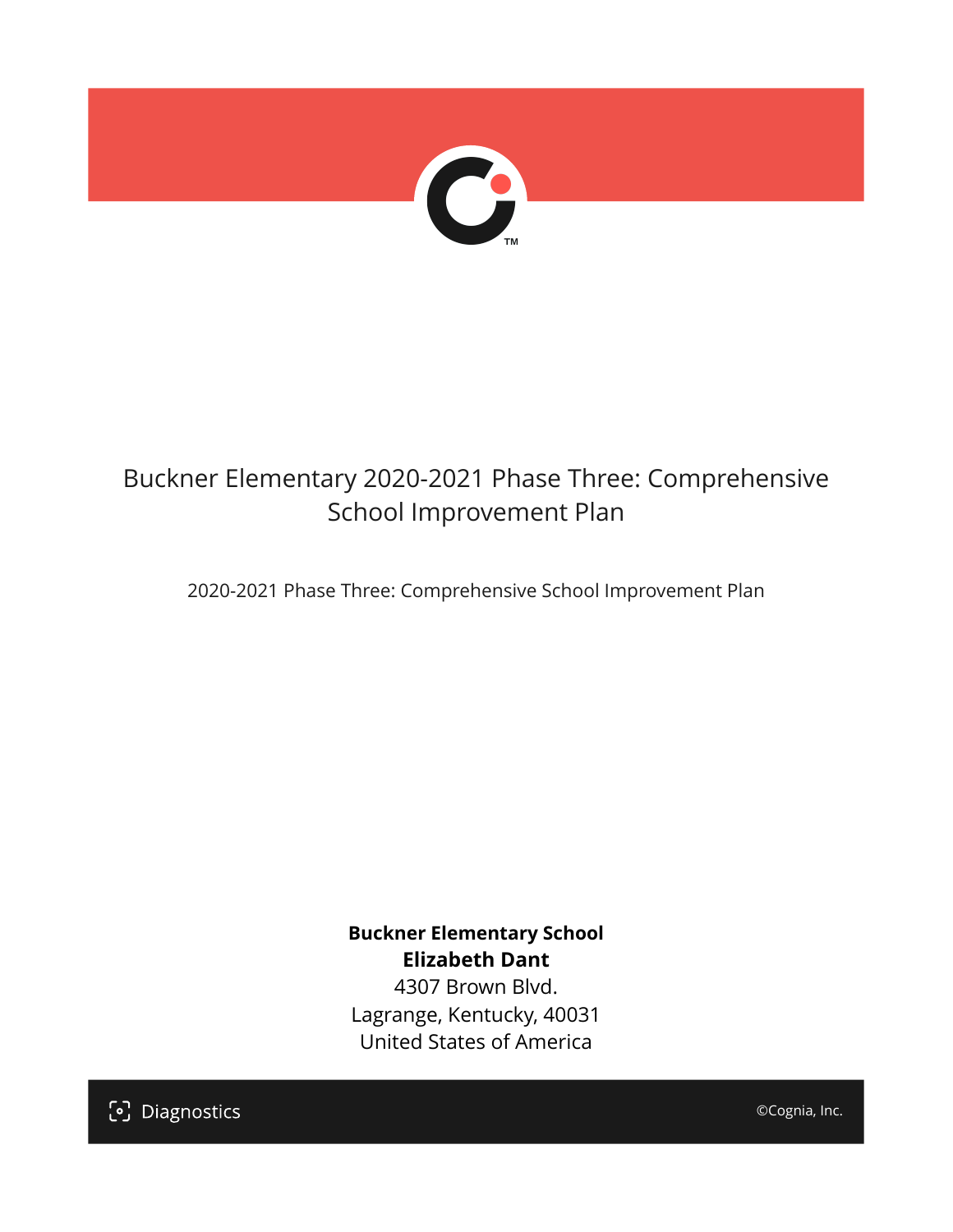2020-2021 Phase Three: Comprehensive School Improvement Plan - Buckner Elementary 2020-2021 Phase Three: Comprehensive School Improvement Plan - Generated on 01/21/2021 Buckner Elementary School

**Table of Contents**

| 2020-21 Phase Three: Comprehensive School Improvement Plan |  |
|------------------------------------------------------------|--|
| Attachment Summary                                         |  |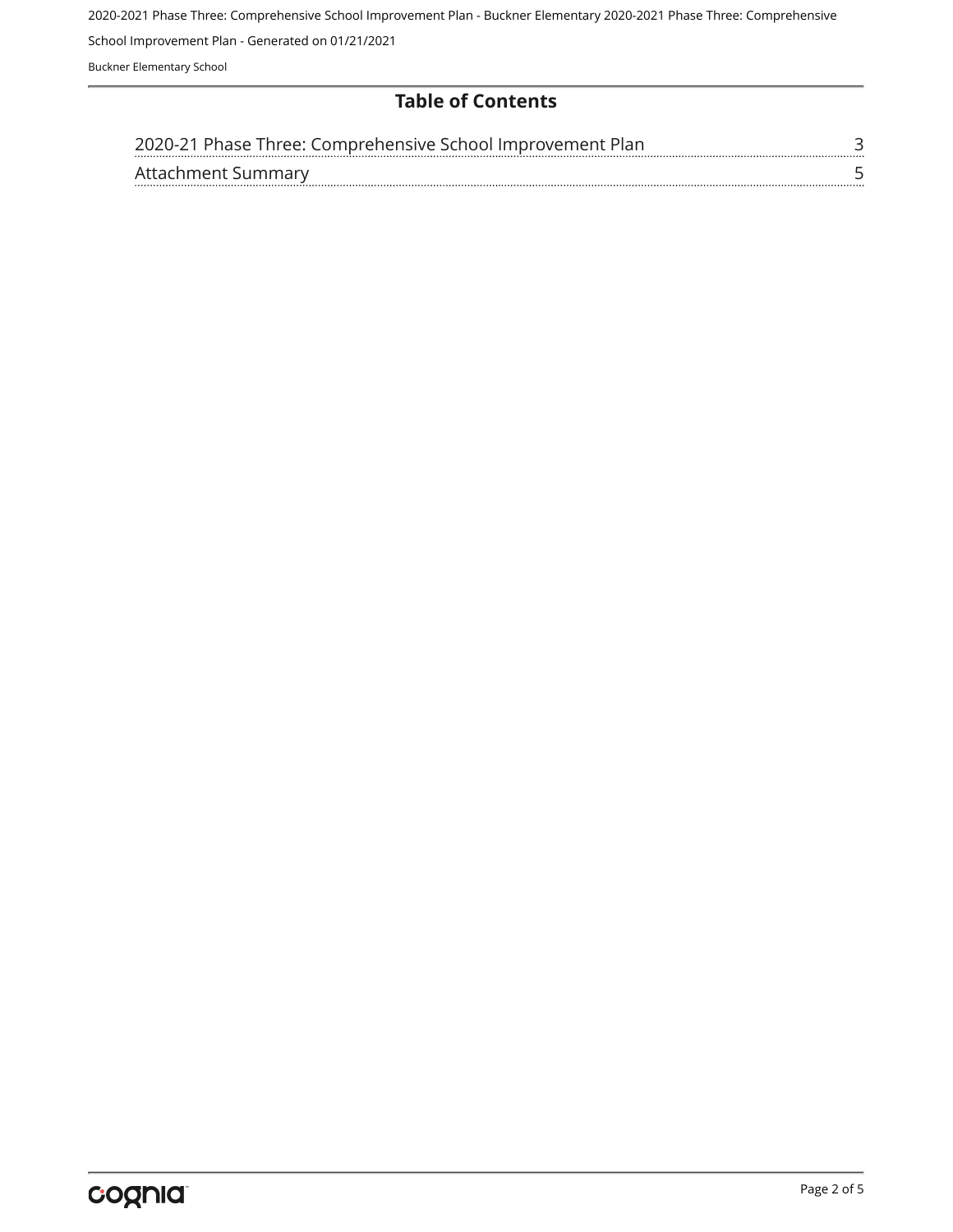2020-2021 Phase Three: Comprehensive School Improvement Plan - Buckner Elementary 2020-2021 Phase Three: Comprehensive School Improvement Plan - Generated on 01/21/2021 Buckner Elementary School

### <span id="page-2-0"></span>**2020-21 Phase Three: Comprehensive School Improvement Plan**

School improvement efforts are a collaborative process involving multiple stakeholders. During the improvement planning process, leaders focus on priority needs, funding, and closing achievement gaps between identified subgroups of students. When implemented with fidelity, the Comprehensive School Improvement Plan (CSIP) cultivates an environment that promotes student growth and achievement.

**Goal:** Long-term three to five-year targets based on the five (5) required school level goals. Elementary/middle schools must have goals for proficiency, separate academic indicator, achievement gap, growth, and transition readiness. High schools must have goals for proficiency, separate academic indicator, achievement gap, graduation rate, and transition readiness. Long-term targets should be informed by The Needs Assessment for Schools.

**Objective:** Short-term target to be attained by the end of the current academic year. There can be multiple objectives for each goal.

**Strategy:** An approach to systematically address the process, practice, or condition that the school will focus its efforts upon in order to reach its goals or objectives. There can be multiple strategies for each objective. The strategy can be based upon Kentucky's six (6) Key Core Work Processes listed below or another established improvement approach (i.e. *Six Sigma, Shipley, Baldridge, etc.*).

**Activity:** Actionable steps used to deploy the chosen strategy. There can be multiple activities for each strategy.

**Key Core Work Processes:** A series of processes identified by the Kentucky Department of Education that involve the majority of an organization's workforce and relate to its core competencies. These are the factors that determine an organization's success and help it prioritize areas for growth.

[KCWP 1: Design and Deploy Standards](https://education.ky.gov/school/csip/Documents/KCWP%201%20Strategic%20Design%20and%20Deploy%20Standards.pdf) [KCWP 2: Design and Deliver Instruction](https://education.ky.gov/school/csip/Documents/KCWP%202%20Strategic%20Design%20and%20Deliver%20Instruction.pdf) [KCWP 3: Design and Deliver Assessment Literacy](https://education.ky.gov/school/csip/Documents/KCWP%203%20Strategic%20Design%20and%20Deliver%20Assessment%20Literacy.pdf) [KCWP 4: Review, Analyze and Apply Data](https://education.ky.gov/school/csip/Documents/KCWP%204%20Strategic%20Review%20Analyze%20and%20Apply%20Data.pdf) [KCWP 5: Design, Align and Deliver Support](https://education.ky.gov/school/csip/Documents/KCWP%205%20Strategic%20Design%20Align%20Deliver%20Support%20Processes.pdf) [KCWP 6: Establishing Learning Culture and Environment](https://education.ky.gov/school/csip/Documents/KCWP%206%20Strategic%20Establish%20Learning%20Culture%20and%20Environment.pdf)

**Measure of Success:** Criteria that shows the impact of the work. The **measures** may be quantitative or qualitative but are observable in some way.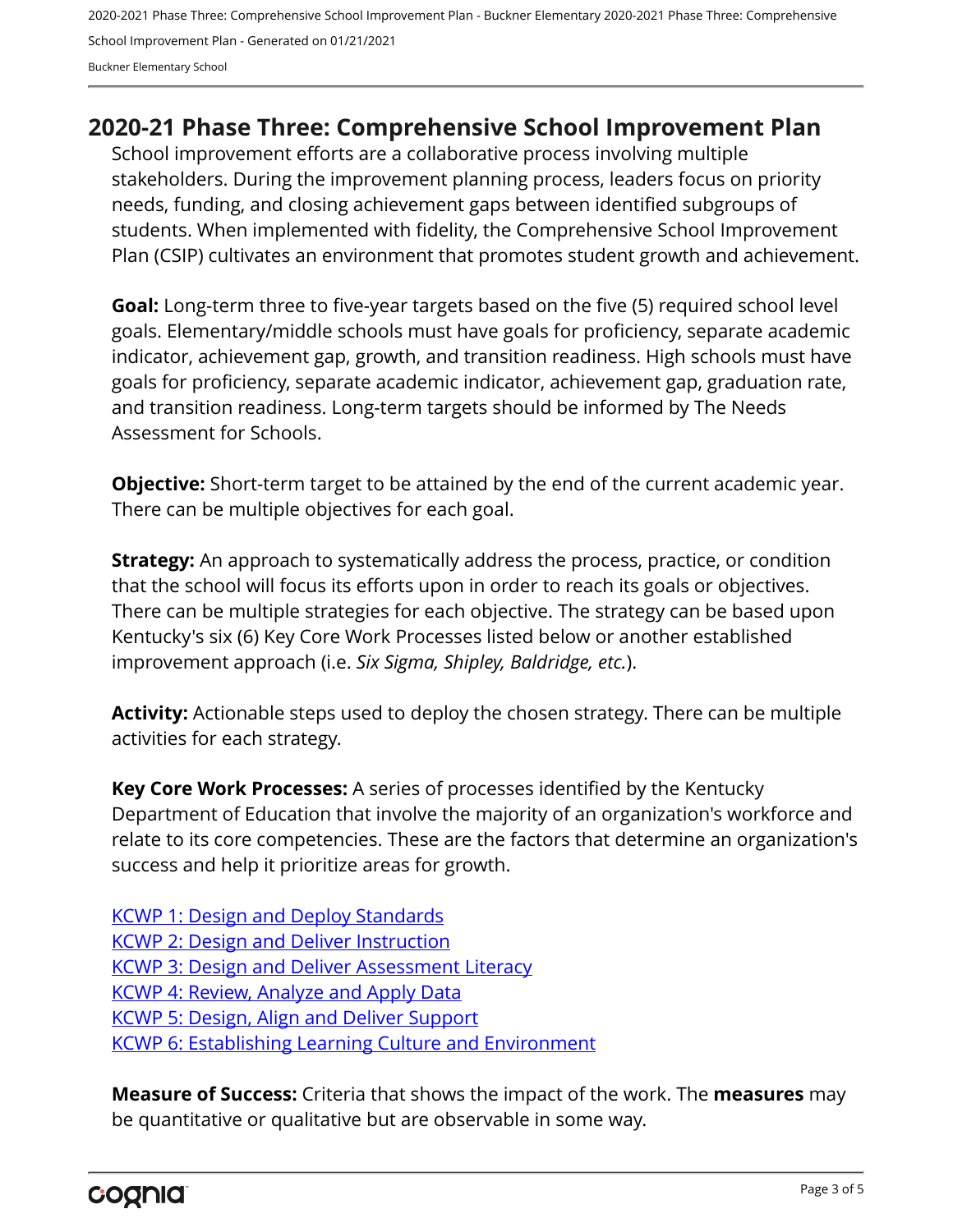2020-2021 Phase Three: Comprehensive School Improvement Plan - Buckner Elementary 2020-2021 Phase Three: Comprehensive School Improvement Plan - Generated on 01/21/2021 Buckner Elementary School

**Progress Monitoring:** Process used to assess the implementation of the plan, the rate of improvement, and the effectiveness of the plan. Should include timelines and responsible individuals.

**Funding:** Local, state, or federal funds/grants used to support (or needed to support) the improvement initiative.

There are six (6) required district goals:

• Proficiency, separate academic indicator, achievement gap closure, graduation rate, growth, and transition readiness.

The required school goals include the following:

• For elementary/middle school, these include proficiency, separate academic indicator, achievement gap, and, growth.

• For high school, these include proficiency, separate academic indicator, achievement gap, graduation rate, and transition readiness.

. a. Develop your Strategic Goals using the **[Comprehensive School Improvement](https://education.ky.gov/school/csip/Documents/KDE%20Comprehensive%20Improvement%20Plan%20for%20School.docx)** [Plan Template.](https://education.ky.gov/school/csip/Documents/KDE%20Comprehensive%20Improvement%20Plan%20for%20School.docx)

b. **Upload** your completed Comprehensive School Improvement Plan in the attachment area below.

#### **You may enter an optional narrative about your Comprehensive School Improvement Plan below. If you do not have an optional narrative, enter N/A.**

N/A

#### **ATTACHMENTS**

#### **Attachment Name**